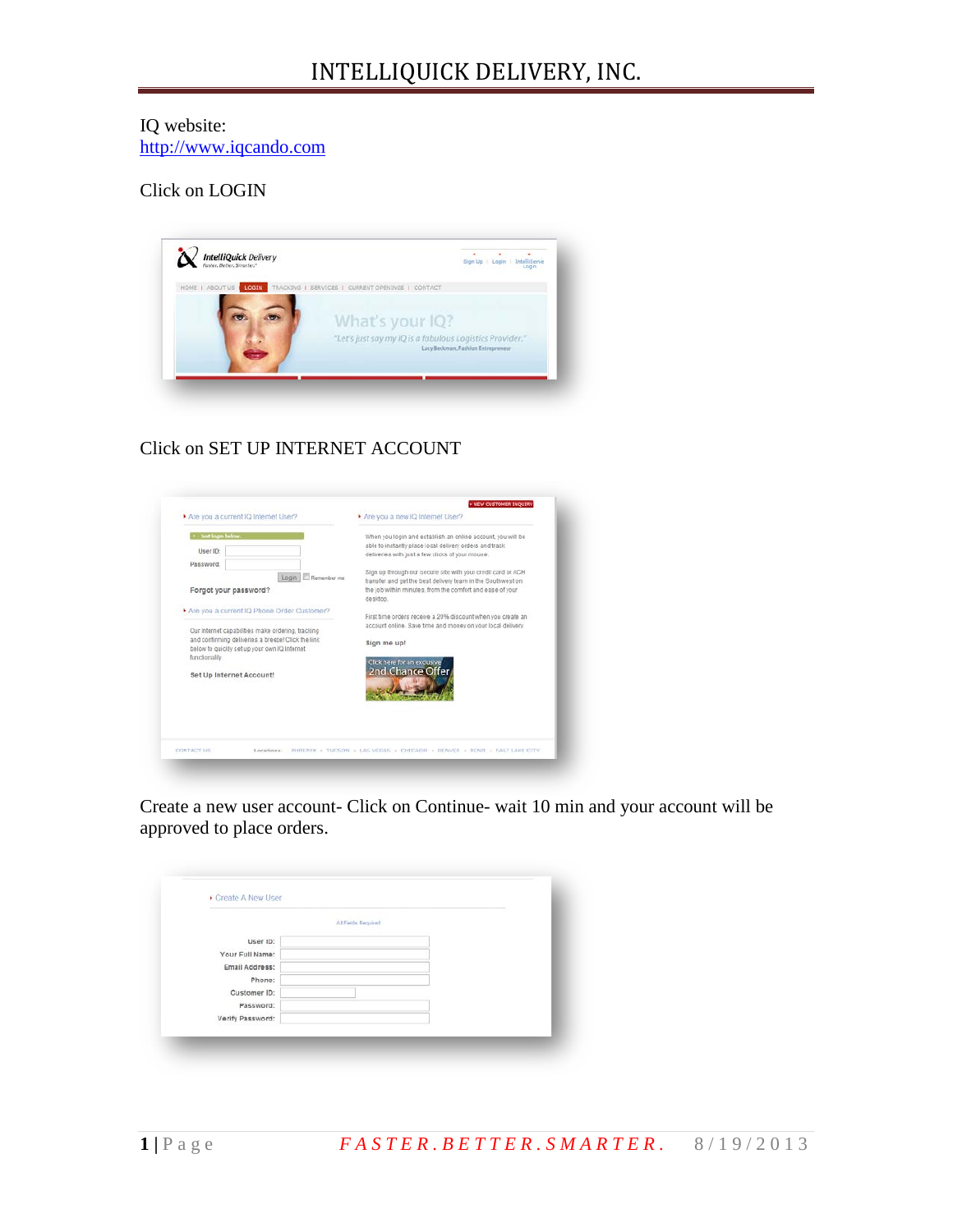• Login with User Name & Password:



• Upon logging in you will be navigated to the Place Order screen.

| <b>IntelliQuick</b> Delivery                    | IntelliServe   Place an<br>Order<br>Order                                                                                    |
|-------------------------------------------------|------------------------------------------------------------------------------------------------------------------------------|
|                                                 | HOME   ABOUT US   LOGIN   TRACKING   SERVICES   CURRENT OPENINGS   CONTACT                                                   |
| <b>INTELLIQUICK ORDER</b><br>INTELLISERVE ORDER | ADDRESS BOOK   SUPPLIES   CHANGE PASSWORD<br>ACCOUNT<br>LOGOUT                                                               |
|                                                 | What's your IQ?<br>"My IQ lets me sleep like a baby - my deliveries<br>are guaranteed on-time."<br>Mare Davis, Pediatrician. |
| • Place Order                                   |                                                                                                                              |
| Customer account:                               | Required fields display asterisk(*)<br>IQ Tucson - House Account-72128                                                       |
|                                                 | Switch Account                                                                                                               |
| Origin New                                      | $\checkmark$                                                                                                                 |
| Country <sup>*</sup> :                          | United States                                                                                                                |
| Name*:                                          |                                                                                                                              |
| Address <sup>*</sup> :                          |                                                                                                                              |
| Suite:                                          |                                                                                                                              |
| City <sup>*</sup> :                             | State/Province*:                                                                                                             |
| Postal Code*:                                   |                                                                                                                              |
| Phone:                                          |                                                                                                                              |
|                                                 |                                                                                                                              |
| Remarks:                                        | (You may enter up to 900 characters) 900<br>characters left<br>×                                                             |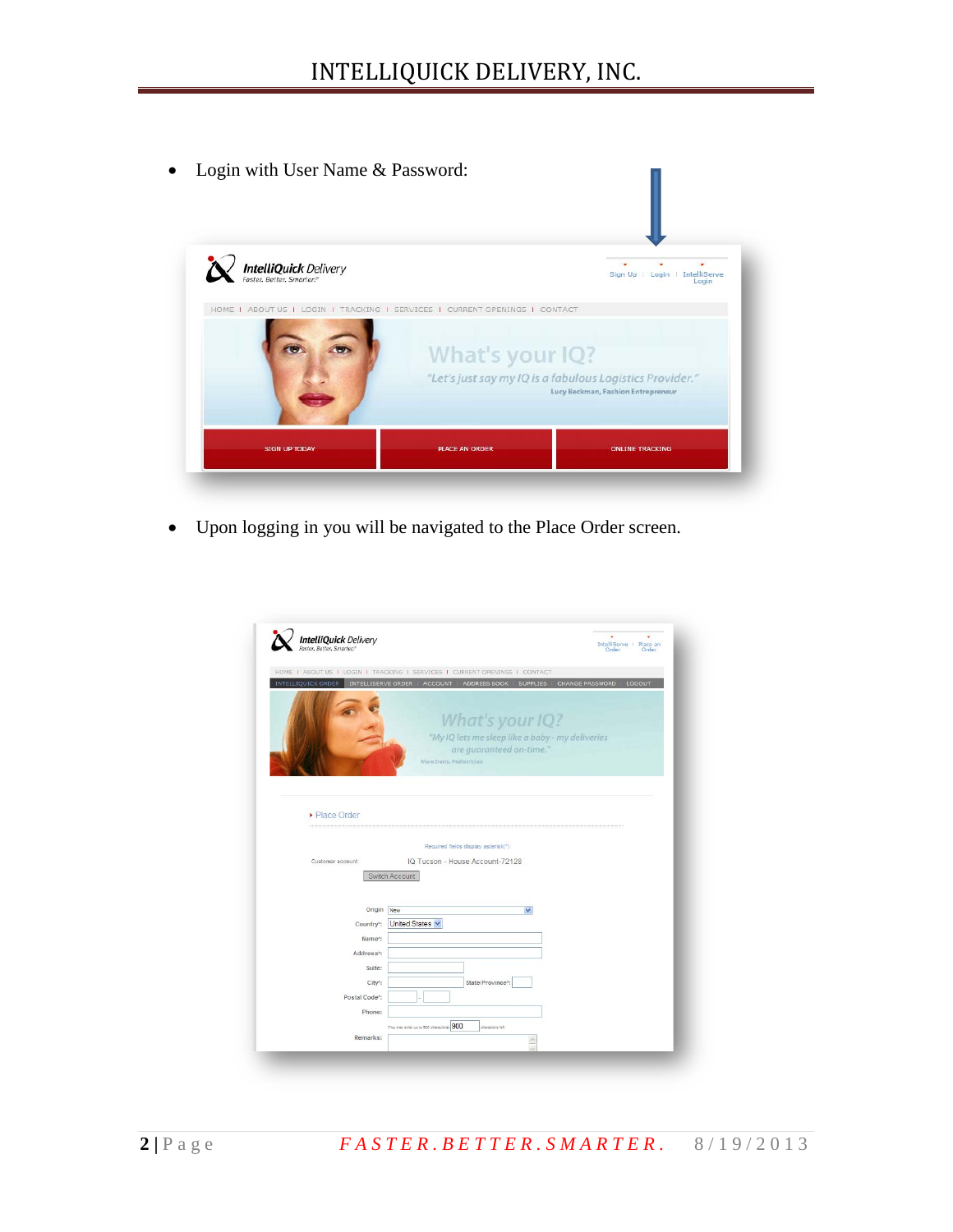- If there is an address book already in place you can select the drop down in ORIGIN for the address options, otherwise it will just stay "New"
	- o You will be given the option to "add" the address to your address book on the next page
- All fields with an asterisk  $*$  are required fields.
- Enter all DESTINATION information
- Once fields are complete to your satisfaction, click on CONTINUE to navigate to the next page
- The order will DEFAULT to current date and time, these fields can be changed to any future date and time

| Pieces/Total Weight 1 | Parcels<br>$pcs.*$  1<br>wt.*                |
|-----------------------|----------------------------------------------|
|                       | Date Format - yyyy-mm-dd                     |
| Pickup Ready*:        | 圃<br>2013-08-19<br>$PM \vee$<br>Time*: 03:06 |
| References*:          | $\checkmark$                                 |
| Reference 2:          |                                              |
| Department/Purpose*:  |                                              |
| Vehicle Type:         |                                              |
|                       |                                              |
|                       | Continue<br>Reset                            |
|                       |                                              |
|                       |                                              |
|                       |                                              |
|                       |                                              |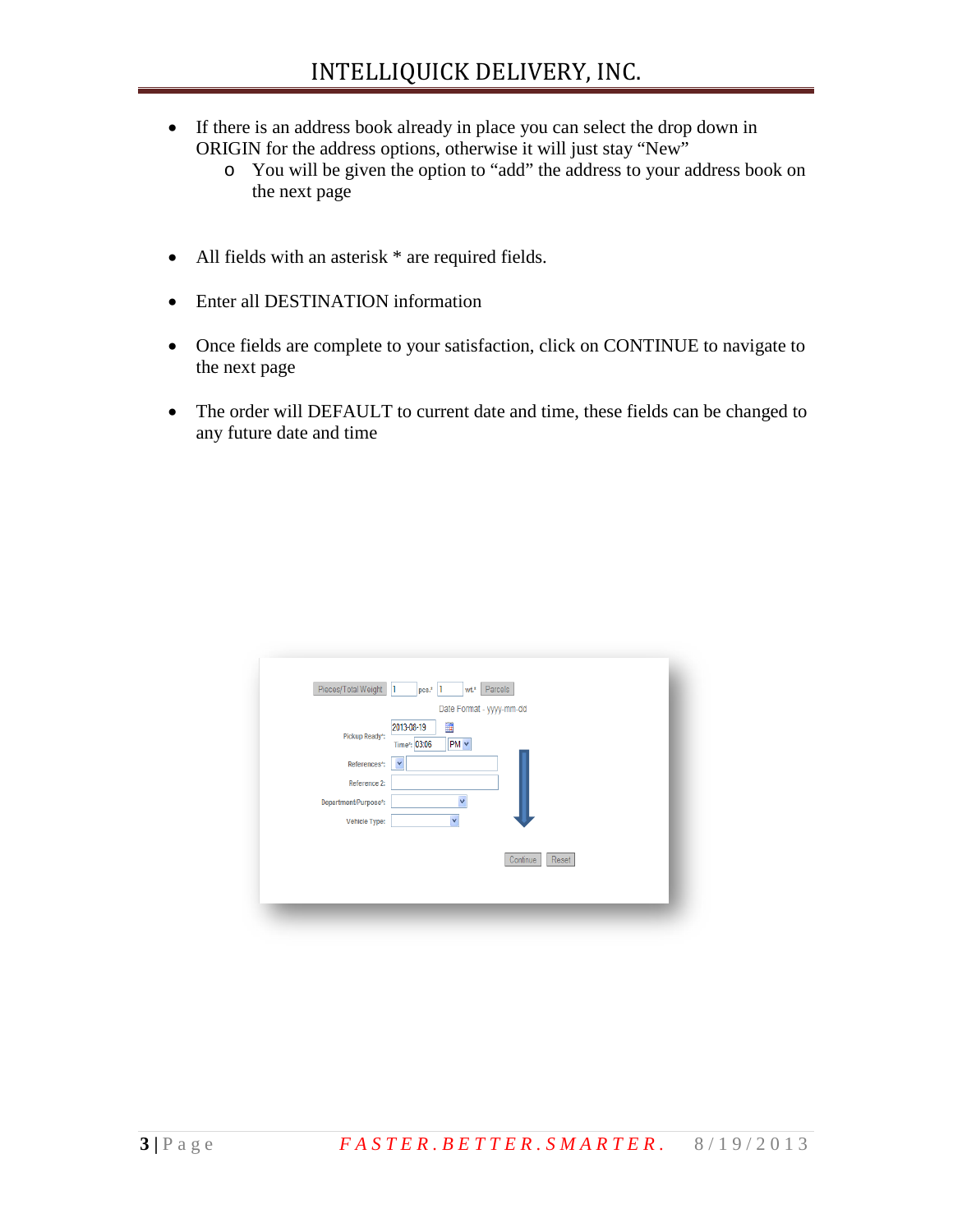• Upon navigation to the next page, you will see a summary of the order along with order type options for services available

| ▶ Place Order                    |                                   |                    |
|----------------------------------|-----------------------------------|--------------------|
|                                  | Origin: IQ Tucson - House Account |                    |
|                                  | 4650 S Coach Dr Ste 180           |                    |
|                                  |                                   |                    |
|                                  | Tucson AZ 85714-3470              |                    |
|                                  | (520) 884-0033                    |                    |
|                                  |                                   |                    |
|                                  | <b>Parcel Details:</b>            |                    |
|                                  |                                   |                    |
| <b>Destination: IntelliQuick</b> |                                   |                    |
|                                  | 4022 S 20th St                    |                    |
|                                  | Phoenix AZ 85040                  |                    |
|                                  |                                   |                    |
|                                  |                                   |                    |
|                                  |                                   |                    |
| Pieces: 1                        |                                   |                    |
| Weight: 1                        |                                   |                    |
|                                  | Ready: 2013-08-19 at 3:28 PM      |                    |
| References: TEST                 |                                   |                    |
| Reference 2:                     |                                   |                    |
| Department/Purpose: Admin        |                                   |                    |
|                                  |                                   |                    |
|                                  |                                   |                    |
|                                  | Please select an order type       |                    |
| Order Type<br>O Priority-Tucson  | <b>Deliver By</b>                 | 2013-08-19 4:28 PM |
| Rush - 2 Hour-Tucson             |                                   | 2013-08-19 5:28 PM |
| O Requiar-Tucson                 |                                   | 2013-08-19 7:28 PM |

- An entry field for email notifications is available; check the appropriate boxes for types of notifications.
	- o If you do not want email notification, do not put an email address in the field.
	- o Email notifications can be sent to multiple addresses by separating with a semi-colon

| Email notifications to:                                                    |  |
|----------------------------------------------------------------------------|--|
| (separate addresses with":")                                               |  |
| jdoe@iqcando.com                                                           |  |
| Email notifications when order is:                                         |  |
| $\blacksquare$ Confirmed $\blacksquare$ Picked Up $\blacksquare$ Delivered |  |